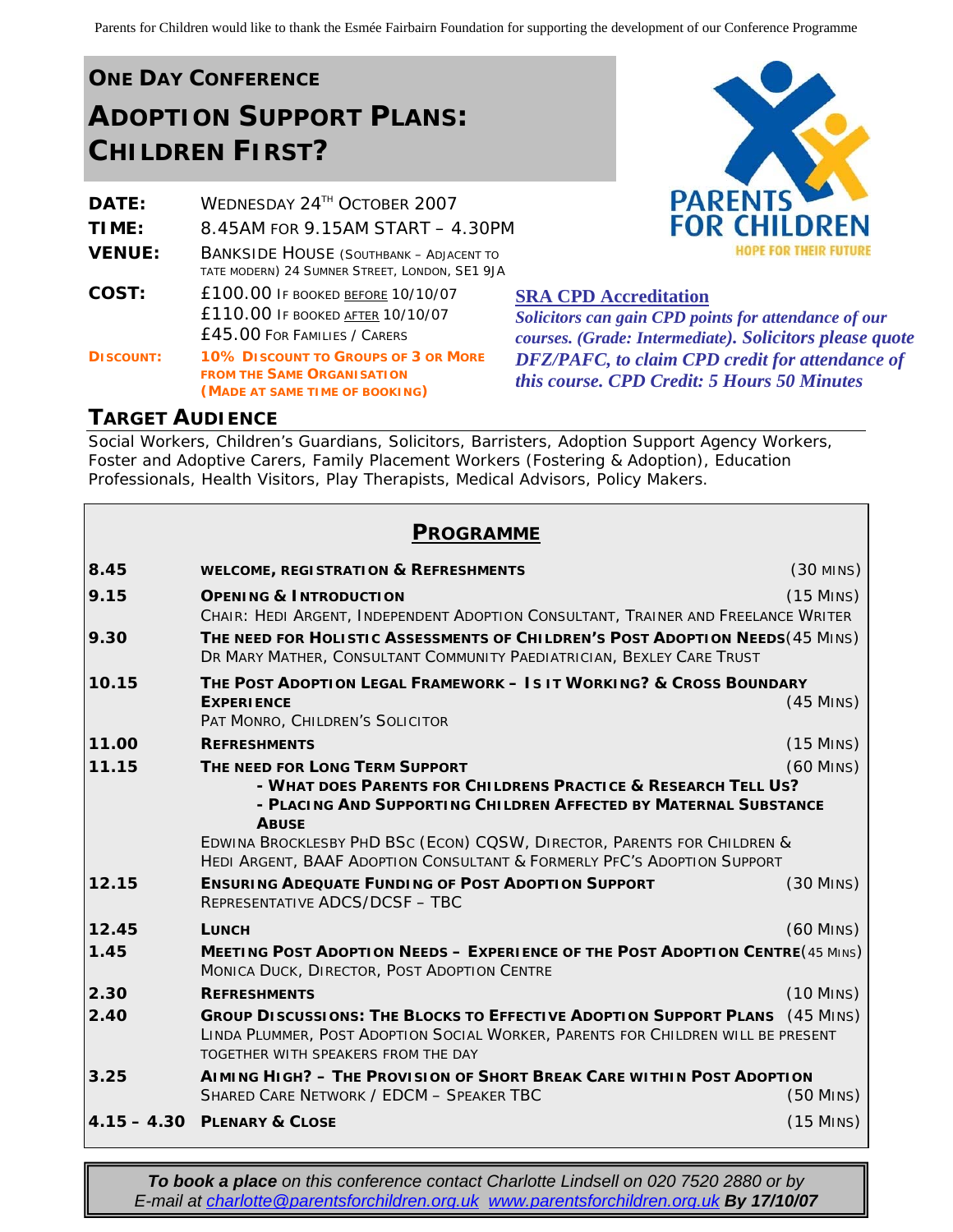#### **AIMS & LEARNING OUTCOMES**

The objective of this conference is the promotion of effective adoption support plans utilising the latest research from a multi-disciplinary perspective.

The Adoption Act 2002 and the White Paper offer a window of opportunity but is it working in practice? What can be done to optimize the support available?

The adoption support planning will be explored from a policy, practice, legal and funding perspective, taking post-code and commissioning factors into account.

The course is aimed at all professionals and families seeking to optimise the long term health and wellbeing of young people currently being placed for adoption.

#### **BIOGRAPHIES**

**Hedi Argent, Independent Adoption Consultant, Trainer and Freelance Writer.** Hedi chairs disruption meetings for the BAAF Southern Region. She is the author of *Find me a Family* (Souvenir Press, 1984), *Whatever Happened to Adam?* (BAAF, 1998), *Related by Adoption* (BAAF, 2004), *One of the Family* (BAAF, 2005), *Ten Top Tips for Placing Children* (BAAF 2006), the coauthor of *Taking Extra Care* (BAAF, 1997) and the editor of *Keeping the Doors Open* (BAAF, 1988), *See you Soon* (BAAF, 1995), *Staying Connected* (BAAF, 2002), *Models of Adoption Support* (BAAF, 2003). and (with Jeffrey Coleman) *Dealing With Disruption* (BAAF, 2006). She has also contributed four illustrated Booklets to the children's series published by BAAF: *What Happens in Court?* (2003), *What is Contact?* (2004), *What is a Disability?* (2004) and *LifeStory Work* with Shaila Shah.

**Edwina Brocklesby – PhD BSc (Econ) CQSW Director, Parents for Children.** After 20 years of fostering, adoption, child protection and promotional work of the Children's Act '89 and many years as a guardian, Eddie is now the Director of Parents for Children. Established 30 years ago, Parents for Children is a small unique charity, specialising in finding loving adoptive and foster families for children with exceptional needs – children with profound emotional, learning and physical disabilities.

**Monica Duck – Director, Post Adoption Centre.** Monica Duck – Director, Post-Adoption Centre. PAC provides a comprehensive range of adoption support services to London and the south-east regions.

With over 20 years' experience of working with children and families within the statutory and voluntary sector, she has considerable experience of adoption and post-adoption work. She has also served on adoption panels, as a member of the government's Adoption and Permanency Taskforce and as a consultant to both voluntary and statutory agencies. Until recently she was Chair of Buckinghamshire's Adoption Support Forum, and she is a member of the research advisory group "Enhancing adoptive parenting" as well as a member of the advisory group for 'Pathways to permanence for children of Black, Asian and mixed parentage; dilemmas, decision-making and outcomes' . She is also in training as an attachment based psychoanalytical psychotherapist.

**Dr Mary Mather – FRCP, FRCPCH, Consultant Community Paediatrician.** Dr Mary Mather has been a Consultant Community Paediatrician since 1993. She is the Chair of BAAF's Health Advisory Group, the Medical Adviser to the Bexley Adoption and Fostering Panel and medical consultant for Parents for Children. She was a member of the Department of Health Reference Group overseeing the implementation of 'Quality Protects'. She is a member of the Editorial Board of *Archives of Disease in Childhood* and the peer review panel for the journal, *Adoption & Fostering.* 

She is the author of *Doctors for Children in Public Care,* a textbook for medical advisers working in adoption and fostering. She has published work on the health of children being presented to adoption panels and the need to reduce delay in order to protect their physical and mental health. She has also published work on the statutory medical examination and the need to replace this formal system with a more flexible and holistic approach, which recognises the stigma attached to growing up in care and the consequences for health outcomes. She has been extensively involved in both local and national training of medical advisers.

**Linda Plummer – Post Adoption Social Worker, Parents for Children.** Linda Plummer is an independent social worker, with many years experience in Local Authority and Voluntary sector adoption agencies, holding managerial, advisory and practitioner posts. She has a special interest in Birth Records Counselling and the provision of Intermediary Services.

*To book a place on this conference contact Charlotte Lindsell on 020 7520 2880 or by E-mail at [charlotte@parentsforchildren.org.uk](mailto:charlotte@parentsforchildren.org.uk) [www.parentsforchildren.org.uk](http://www.parentsforchildren.org.uk/) 17/10/07*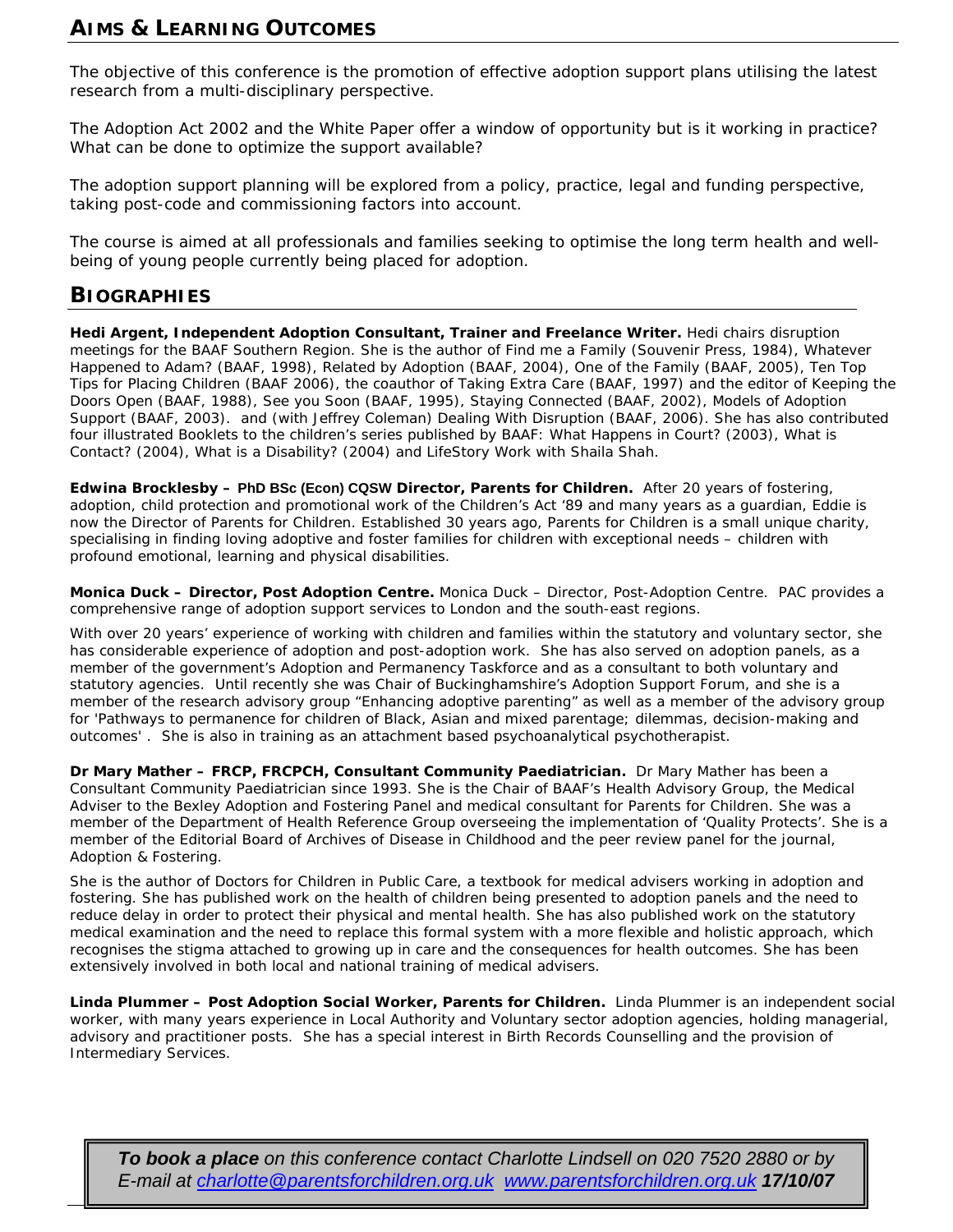### **VENUE MAP & TRAVEL INFORMATION**

# **Bankside House 24 Sumner Street London SE1 9JA Tel: 020 7107 5750**

Bankside House is in Central London, on the historic south bank of the Thames, near the Globe Theatre and the Tate Modern.

**Nearest Tubes to Bankside:** London Bridge, Southwark, Borough.

Bankside House is approximately ten to fifteen minutes walk from mainline National Rail stations and tube stations.

# **On Arrival at Bankside House**

When you arrive at Bankside House, please go up in the lift to the 8<sup>th</sup> floor to the 'Auditorium and Balcony' rooms. Conference registration will be in the Balcony Room, commencing at 8.45am.



## **Location Maps**



*To book a place on this conference contact Charlotte Lindsell on 020 7520 2880 or by E-mail at [charlotte@parentsforchildren.org.uk](mailto:charlotte@parentsforchildren.org.uk) [www.parentsforchildren.org.uk](http://www.parentsforchildren.org.uk/) 17/10/07*